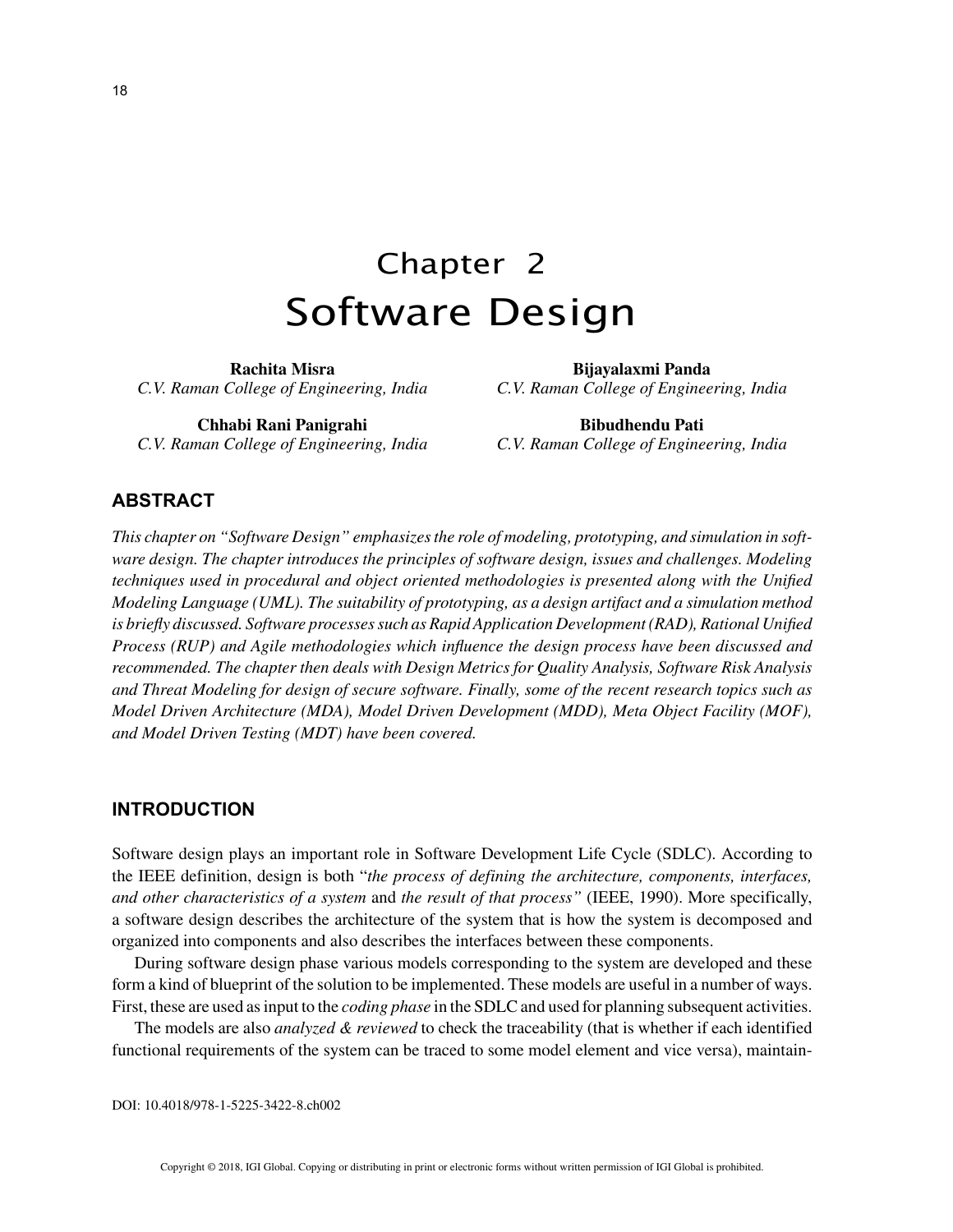#### *Software Design*

ability, correctness, and implementation. Lastly, these models can also be used to evaluate various alternative solutions and trade-offs.

In this chapter, first the key principles of design are identified. Next, the various design techniques available in the literature starting from *process oriented modeling to object oriented modeling* are described. Subsequently, several factors such as *design patterns, design metrics and software process* which help creating good design are discussed. Various techniques used for *quality analysis, risk analysis, and threat modeling* have been given to ensure the quality of the design. Finally, we highlight current trend and future directions in software engineering including *model driven development, meta-object facility, model based testing,* and *process automation.*

# **BACKGROUND**

In this section, we discuss the basic principles which guide the software design for traditional procedure oriented and object oriented systems. It may be noted that the concepts behind these two principles are similar but they are tuned to the two development methodologies.

# **Design Principles for Traditional Software Design**

The principles of design for traditional software are stated as follows (James, 1989; Roger, 2014): Modularity and partitioning, Coupling, Cohesion, Span of control, Size, and Shared modules.

- Modularity and Partitioning: Partitioning is a top down approach and starts during system study moving down gradually to understand the system in detail. A process is exploded to detail level processes showing data flows in the Data Flow Diagrams (DFDs). Each function of the system is identified from the system design specifications and developed to greater detail with step-wise refinement creating a hierarchy of separate modules.
- **Coupling:** Coupling refers to the strength of the relationship between modules in a system. While partitioning, analysts should ensure that interdependence between modules is minimum. A good design seeks a loose coupling among modules. If modules have high coupling it is difficult to understand, use and test in isolation, change in one module forces changes to related modules. Coupling can be categorized as:
	- **Content Coupling:** When one module relies on the internal workings of another module, they are said to possess content coupling. This creates high coupling among modules and should be avoided.
	- **Common Coupling:** When two modules share global data then this dependence is called common coupling.
	- **External Coupling:** When two modules share an external data, it is said to have external coupling.
	- **Control Coupling:** Control coupling occurs when one module controls the logic of other modules by passing information on what to do.
	- **Data Coupling:** Two modules are data coupled if they communicate through some elementary data item which is passed as a parameter. This category displays the lowest form of coupling and is preferable.